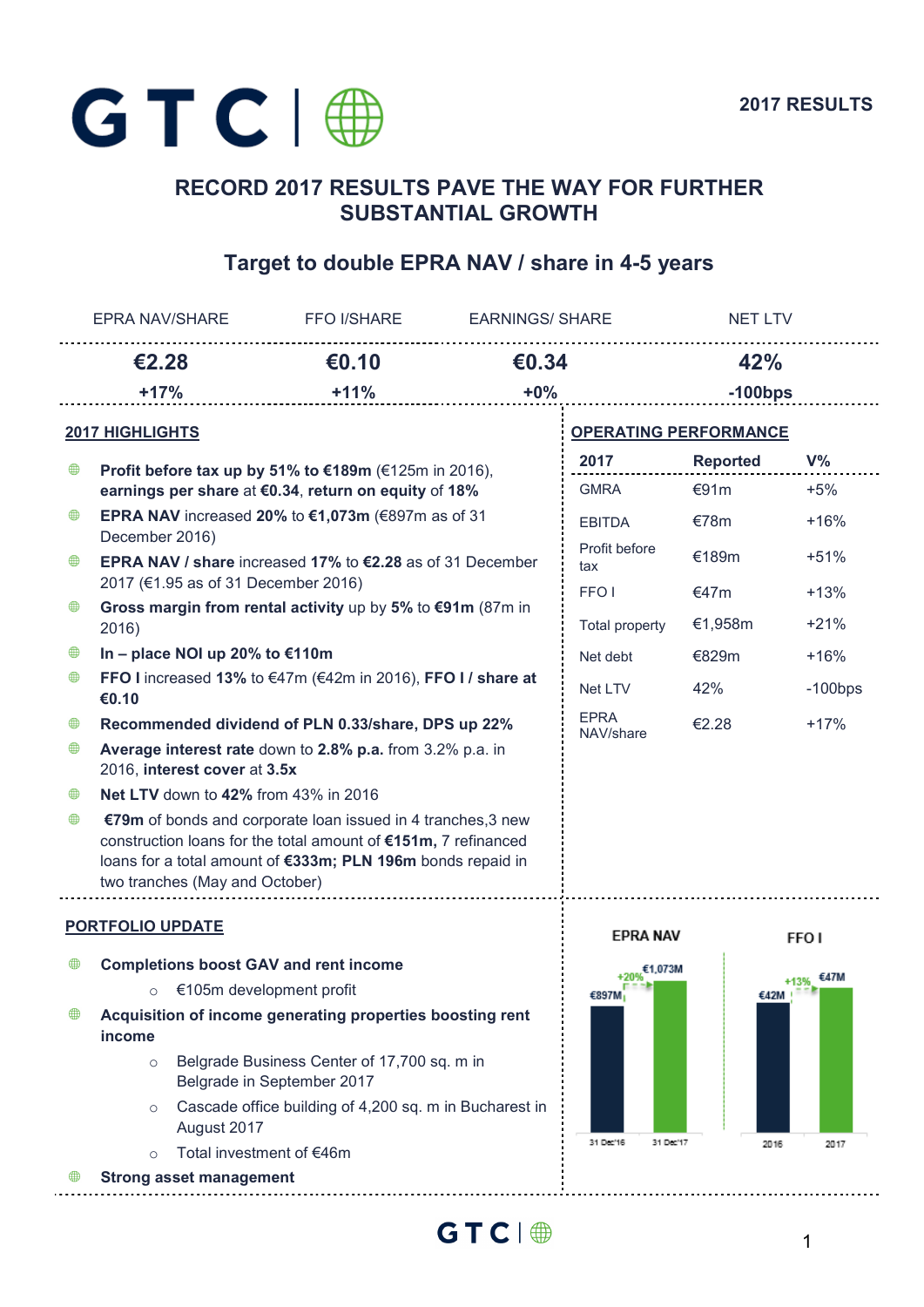|   | $\circ$            | €43m revaluation gain                                                                                                        |
|---|--------------------|------------------------------------------------------------------------------------------------------------------------------|
|   | $\circ$            | Occupancy at 94% (94% as at 31 December 2016)                                                                                |
|   | $\circ$            | 132,000 sq. m of office and retail space newly leased<br>and renewed in 2017                                                 |
| ∰ | net of asset sales | Additional in place rent of €18m annually (+20% vs. 2016)                                                                    |
| ₩ |                    | Commencement of construction of 5 projects with over 128,000<br>sq. m GLA; out of which 49,000 sq. m to be completed in 2018 |
|   | $\circ$            | GTC White House (Budapest)                                                                                                   |
|   | $\circ$            | part of Green Heart (Belgrade)                                                                                               |
| ⊕ |                    | and 79,000 sq. m to be completed in 2019                                                                                     |
|   | $\circ$            | Ada Mall (Belgrade)                                                                                                          |
|   | $\circ$            | part of Green Heart (Belgrade)                                                                                               |
|   | $\circ$            | Advance Business Centre I (Sofia)                                                                                            |
|   | $\circ$            | Matrix A (Zagreb)                                                                                                            |
| ₩ |                    | Construction for 5 projects to start in next 12 months, with<br>128,400 sq. m of office space                                |

*"Our great 2017 results were driven by completion of developments and further acquisitions supported by excellent asset management of the existing portfolio. The result is significant NAV growth and strong FFO improvement" –* **said Thomas Kurzmann, GTC's CEO.** "*This year we will keep the momentum and expect a high volume of development completions again and more accretive acquisitions boosting financial key parameters again to record heights. We managed to secure attractive land plots for projects in the CBD's of Budapest, Sofia and Zagreb providing for continuation of GTC's expansion. We expect continuous economic growth in all of our 6 countries of operation, as we saw it in the last 2 – 3 years. On this basis we intend to considerably grow our portfolio with our existing platform and target to double our EPRA NAV\/share in next 4-5 years"* – **he added.** 

*"Through expanding our portfolio, increasing its financing capacity and self-propelling growth, we provide an attractive value creation to our shareholders. Our cash flow from operation is ever growing. With the completion of two assets at the end of 2017 and expected completions in the coming 18 months, we are able to deliver stronger dividend growth than communicated to the market last year. Being confident of our growth path, we recommend a dividend of PLN 0.33 per share to be paid from 2017 profits. This reflects a 22% DPS growth. As in the past, we would recommend to allow the shareholders to reinvest their dividend money in GTC's new shares, if they elect to do so"* – **added Erez Boniel, GTC's CFO.** 

## **KEY OPERATING ACHIEVEMENTS IN 2017**

⊕

**Completions, acquisitions and asset management boost profit and NOI:** 

- $\oplus$ **Completions boost GAV and rent income** 
	- o **€**105m development profit
	- **Acquisition of income generating properties boosting rent income** 
		- o Belgrade Business Center of 17,700 sq. m in Belgrade in September 2017
		- o Cascade office building of 4,200 sq. m in Bucharest in August 2017
		- o Total investment of €46m
- $\bigoplus$ **Strong asset management:** 
	- $\circ$   $\in$  43m revaluation gain
		- **Galeria Jurajska** shows record high occupancy with strong growth momentum on footfall and turnover triggering revaluation

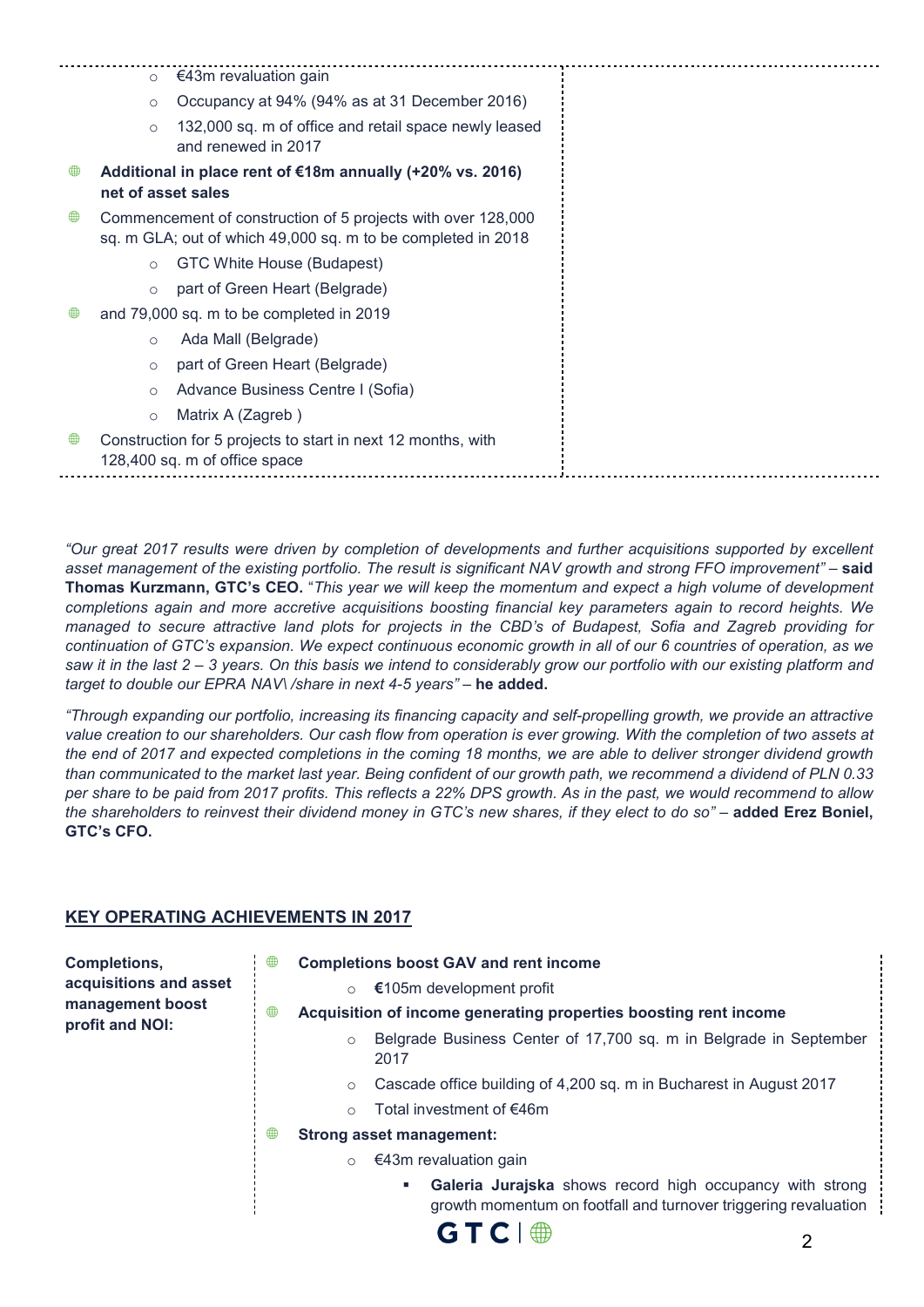|                                            | gain based on NOI improvement of €24m                                                                                                                                |
|--------------------------------------------|----------------------------------------------------------------------------------------------------------------------------------------------------------------------|
|                                            | Duna Tower and CenterPoint appreciate NOI increase on<br>lease renewals to boost revaluation gain of €8m due to increase<br>of NOI                                   |
|                                            | Occupancy at 94% (94% as at 31 December 2016)<br>$\circ$                                                                                                             |
|                                            | 132,000 sq. m of office and retail space newly leased and renewed in<br>$\circ$<br>2017                                                                              |
|                                            | ⊕<br>Additional in place rent of €18m annually (+20% vs. 2016) net of asset sales                                                                                    |
| <b>Expected NAV and FFO</b><br>growth from | ⊕<br>Commencement of construction 5 projects with over 128,000 sq. m GLA out of<br>which 49,000 sq. m to be completed in 2018:                                       |
| development activity:                      | <b>GTC White House (Budapest)</b><br>$\circ$                                                                                                                         |
|                                            | part of Green Heart (Belgrade)<br>$\circ$                                                                                                                            |
|                                            | ⊕<br>and 79,000 sq. m to be completed in 2019:                                                                                                                       |
|                                            | <b>Ada Mall (Belgrade)</b><br>$\circ$                                                                                                                                |
|                                            | part of Green Heart (Belgrade)<br>$\circ$                                                                                                                            |
|                                            | <b>Advance Business Centre I (Sofia)</b><br>$\circ$                                                                                                                  |
|                                            | <b>Matrix A (Zagreb)</b><br>$\circ$                                                                                                                                  |
|                                            | ⊕<br>Construction for 5 projects to start in next 12 months, with 128,400 sq. m of office<br>space                                                                   |
|                                            | ⊕<br>Additional 6 projects in the planning stage with over 114,000 sq. m of office space<br>and 61,000 sq. m of retail space (Warsaw, Budapest, Bucharest and Sofia) |

## **KEY FINANCIAL HIGHLIGHTS IN 2017**

| <b>Rental and service</b><br><b>revenues</b> | ⊕ | Increased to €123m from €114m in 2016                                                                                                                                                                                                                                                                                                                                                                                                         |  |
|----------------------------------------------|---|-----------------------------------------------------------------------------------------------------------------------------------------------------------------------------------------------------------------------------------------------------------------------------------------------------------------------------------------------------------------------------------------------------------------------------------------------|--|
|                                              |   | Reflects mainly leasing of University Business Park B, FortyOne II, as well as<br>completion of FortyOne III and Galeria Północna which were opened to the public<br>during the year 2017. These buildings contributed €7.3m to the recurring rental<br>income in the period. Additionally, the acquired Cascade Office Building and<br>Belgrade Business Centre contributed $\epsilon$ 1.6m to the recurring rental income in the<br>period. |  |
| Net profit from<br>development               | ⊕ | Increased to €149m as compared to €85m in 2016                                                                                                                                                                                                                                                                                                                                                                                                |  |
| revaluation and<br><b>impairment</b>         |   | Reflects mainly revaluation gain on Galeria Północna, which was valued following<br>its completion in September 2017 combined with value appreciation of income<br>generating assets following an improvements in their occupancy, WALT and / or<br>NOI (mostly Galeria Jurajska, Center Point I&II, Duna Tower, FortyOne III).                                                                                                               |  |
| <b>Financial expenses</b>                    | ⊕ | Decreased slightly to €29m from €30m in 2016 despite significant increase in<br>average level of debt                                                                                                                                                                                                                                                                                                                                         |  |
|                                              |   | Cost of finance down to 2.8% (from 3.2%) due to decrease in average interest rate<br>and change in hedging strategy                                                                                                                                                                                                                                                                                                                           |  |
| <b>Taxation</b>                              | ⊕ | Tax amounted to €32m as compared to $€35m$ tax benefit in 2016                                                                                                                                                                                                                                                                                                                                                                                |  |
|                                              |   | Taxation consist of $\epsilon$ 6m of current tax expenses and $\epsilon$ 26m of deferred tax expense<br>and reflects mainly increased provision related to revaluation gain.                                                                                                                                                                                                                                                                  |  |

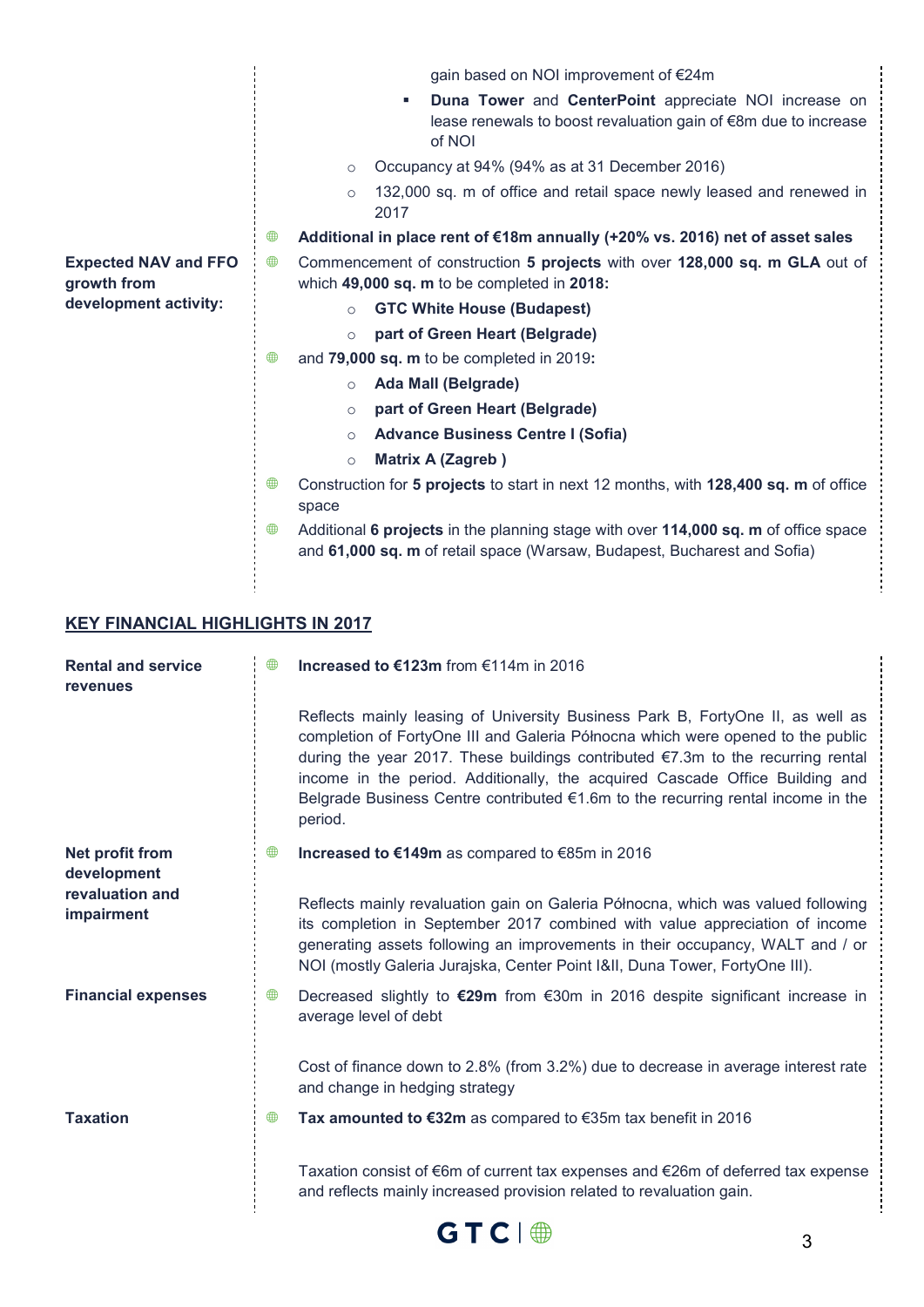| <b>Net profit</b>                      | ⊕ | Net profit amounted to €157m compared to €160m in 2016                                                                                                                                                                                              |  |
|----------------------------------------|---|-----------------------------------------------------------------------------------------------------------------------------------------------------------------------------------------------------------------------------------------------------|--|
|                                        |   | Reflects mostly revaluation gain and improvement in operating results while the<br>comparable 2016 net profit includes one-off tax benefit of €48m, following a merger<br>of GTC S.A. with GTC Real Estate Investments Ukraine B.V. and GTC RH B.V. |  |
| <b>Funds From Operations</b><br>(FFOI) | ⊕ | At €47m compared to €42m in 2016 despite disposal of Galleria Stara Zagora and<br>Galleria Burgas                                                                                                                                                   |  |
| <b>Total property value</b>            | ⊕ | At €1,958m as of 31 December 2017 (€1,624m as of 31 December 2016) due to<br>an investment in assets that were completed during the year as well as assets under<br>construction, acquisition of land plots and revaluation gain                    |  |
| <b>EPRA NAV / share</b>                | ₩ | Up by 17% to €2.28 from €1.95 on 31 December 2016                                                                                                                                                                                                   |  |
|                                        |   | Corresponding to EPRA NAV of €1,073m compared to €897m as of 31 December<br>2016                                                                                                                                                                    |  |
| <b>Financial liabilities</b>           | ⊕ | At €1,034m compared to €893m as of 31 December 2016                                                                                                                                                                                                 |  |
|                                        | ⊕ | Weighted average debt maturity of 4.3 years and average cost of debt of 2.8%<br>p.a.                                                                                                                                                                |  |
|                                        | ⊕ | LTV at 42% (43% on 31 December 2016)                                                                                                                                                                                                                |  |
|                                        | ⊕ | Interest coverage at 3.5x (3.5x on 31 December 2016)                                                                                                                                                                                                |  |
|                                        | ⊕ | €79m of bonds and corporate loan issued in 4 tranches                                                                                                                                                                                               |  |
|                                        | ⊕ | 3 new construction loans for the total amount of €151m                                                                                                                                                                                              |  |
|                                        | ⊕ | 7 refinanced loans for a total amount of €333m                                                                                                                                                                                                      |  |
|                                        | ⊕ | PLN 196m bonds repaid in two tranches (May and October)                                                                                                                                                                                             |  |
| <b>Cash and cash</b><br>equivalents    | ⊕ | Strong cash position of €149m as of 31 December 2017 from €150m as of 31<br>December 2016                                                                                                                                                           |  |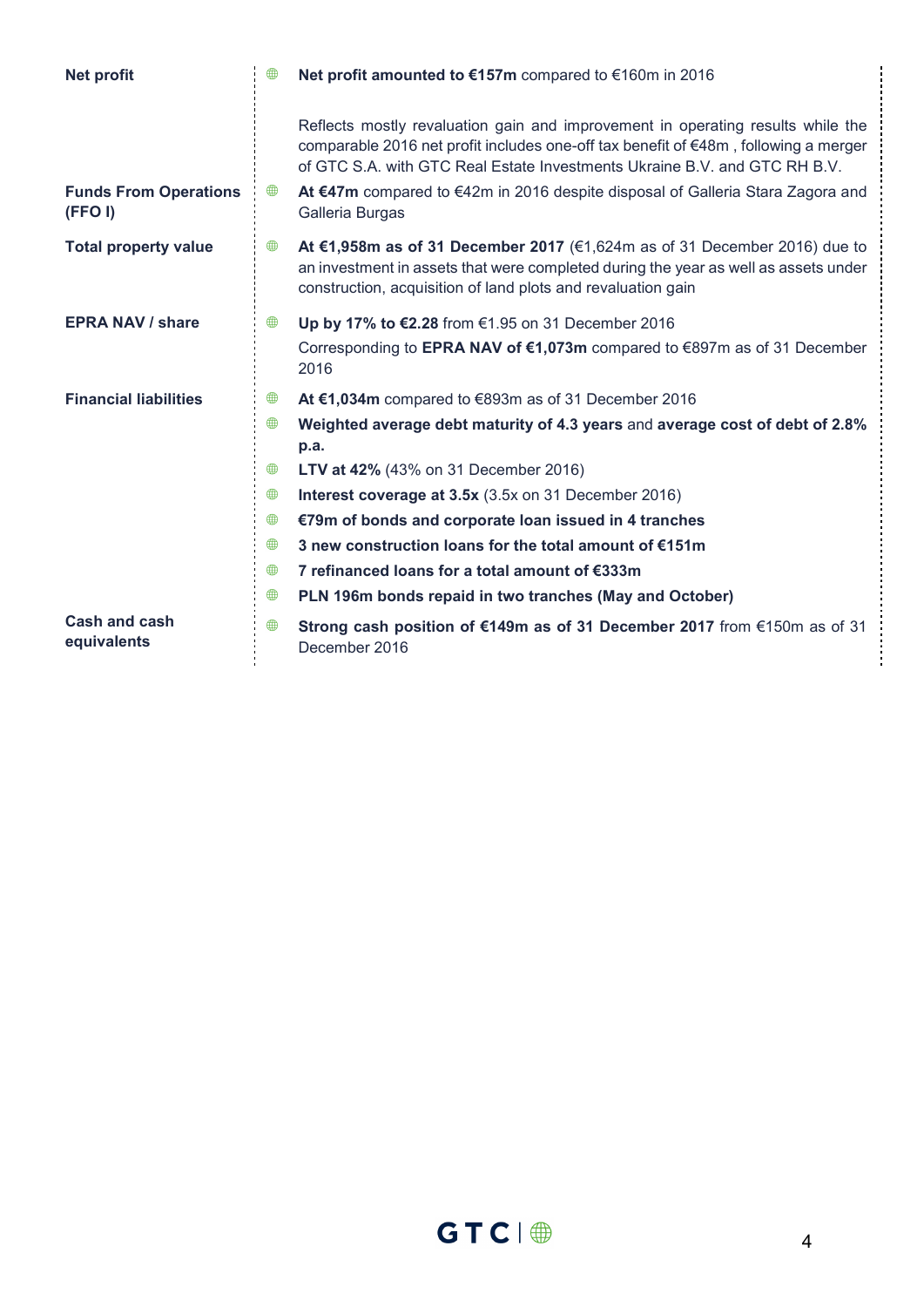### Annex 1 Consolidated Statement of Financial Position as at 31 December 2017 (in thousands of euro)

|                                             | 31 December 2017 | 31 December 2016 |
|---------------------------------------------|------------------|------------------|
| <b>ASSETS</b>                               |                  |                  |
| <b>Non-current assets</b>                   |                  |                  |
| Investment property                         | 1,797,583        | 1,501,770        |
| Investment property landbank                | 139,258          | 102,905          |
| Residential landbank                        | 12,698           | 13,761           |
| Investment in associates and joint ventures | 1,303            | 3,803            |
| Property, plant and equipment               | 6,847            | 6,002            |
| Deferred tax asset                          |                  | 1,075            |
| Other non-current assets                    | 86               | 353              |
|                                             | 1,957,775        | 1,629,669        |
| Assets held for sale                        | 4,336            |                  |
| <b>Current assets</b>                       |                  |                  |
| Residential inventory                       | 3,755            | 5,355            |
| Accounts receivables                        | 4,367            | 5,363            |
| Accrued income                              | 1,093            | 767              |
| VAT receivable                              | 6,618            | 17,389           |
| Income tax receivable                       | 619              | 652              |
| Prepayments and deferred expenses           | 1,767            | 2,558            |
| Escrow account                              | 777              |                  |
| Short-term deposits                         | 52,756           | 27,925           |
| Cash and cash equivalents                   | 148,746          | 149,812          |
|                                             | 220,498          | 209,821          |
| <b>TOTAL ASSETS</b>                         | 2,182,609        | 1,839,490        |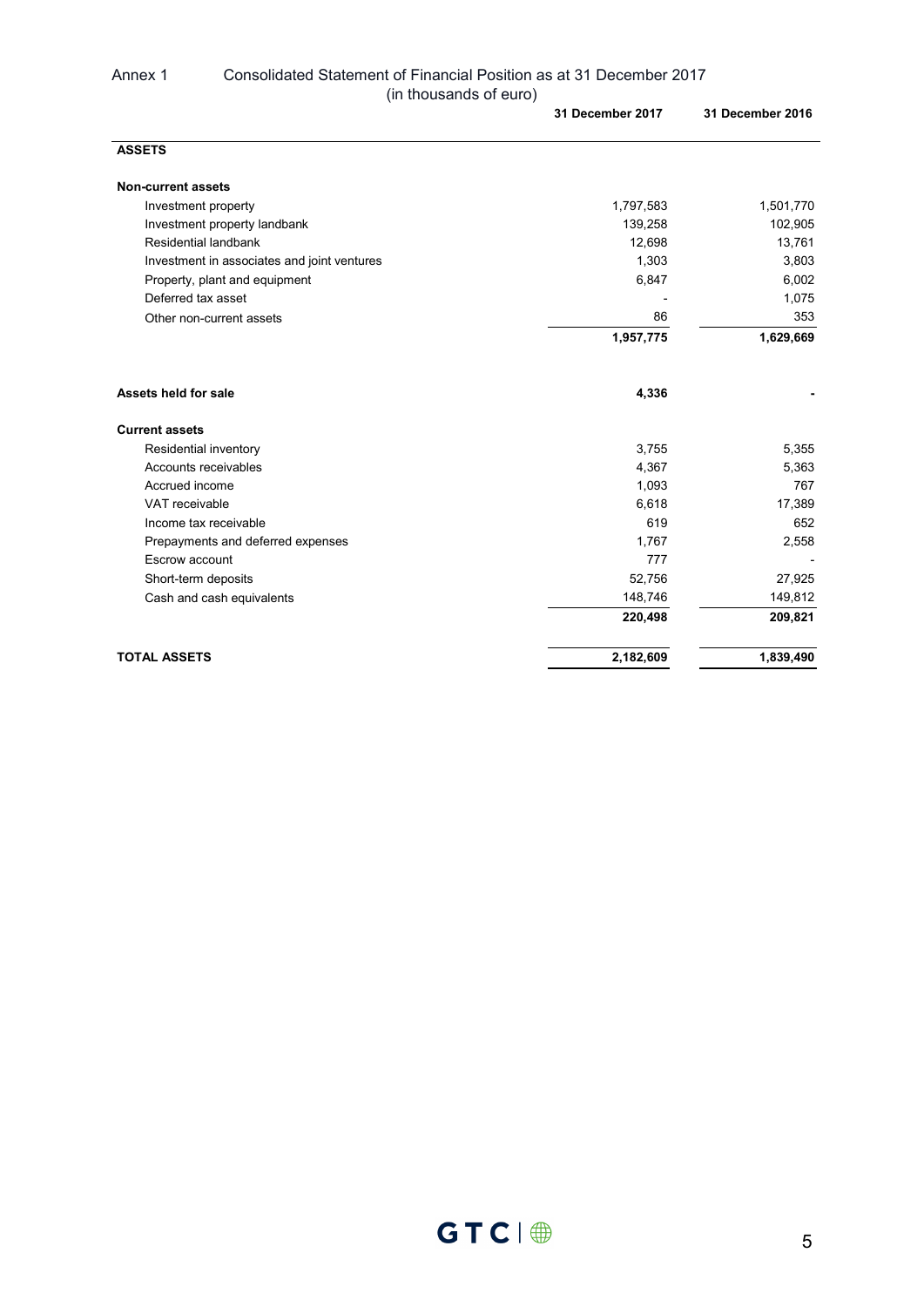|                                                      | 31 December 2017 | 31 December 2016 |
|------------------------------------------------------|------------------|------------------|
| <b>EQUITY AND LIABILITIES</b>                        |                  |                  |
| Equity attributable to equity holders of the Company |                  |                  |
| Share capital                                        | 10,651           | 10,410           |
| Share premium                                        | 520,504          | 499,288          |
| Capital reserve                                      | (36, 054)        | (35, 702)        |
| Hedge reserve                                        | (2,365)          | (3,631)          |
| Foreign currency translation                         | 2,323            | 1,872            |
| Accumulated profit                                   | 441,977          | 315,195          |
|                                                      | 937,036          | 787,432          |
| Non-controlling interest                             | 4,226            | 2,891            |
| <b>Total Equity</b>                                  | 941,262          | 790,323          |
| <b>Non-current liabilities</b>                       |                  |                  |
| Long-term portion of long-term borrowing             | 907,704          | 739,031          |
| Deposits from tenants                                | 8,960            | 8,043            |
| Long term payable                                    | 2,621            | 2,730            |
| Provision for share based payment                    | 5,744            | 2,046            |
| Derivatives                                          | 1,360            | 2,778            |
| Provision for deferred tax liability                 | 125,827          | 98,237           |
|                                                      | 1,052,216        | 852,865          |
| <b>Current liabilities</b>                           |                  |                  |
| Investment and trade payables and provisions         | 50,505           | 36,739           |
| Current portion of long-term borrowing               | 126,381          | 153,902          |
| VAT and other taxes payable                          | 1,516            | 1,122            |
| Income tax payable                                   | 1,843            | 530              |
| <b>Derivatives</b>                                   | 2,035            | 2,553            |
| Advances received                                    | 6,851            | 1,456            |
|                                                      | 189,131          | 196,302          |
| <b>TOTAL EQUITY AND LIABILITIES</b>                  | 2,182,609        | 1,839,490        |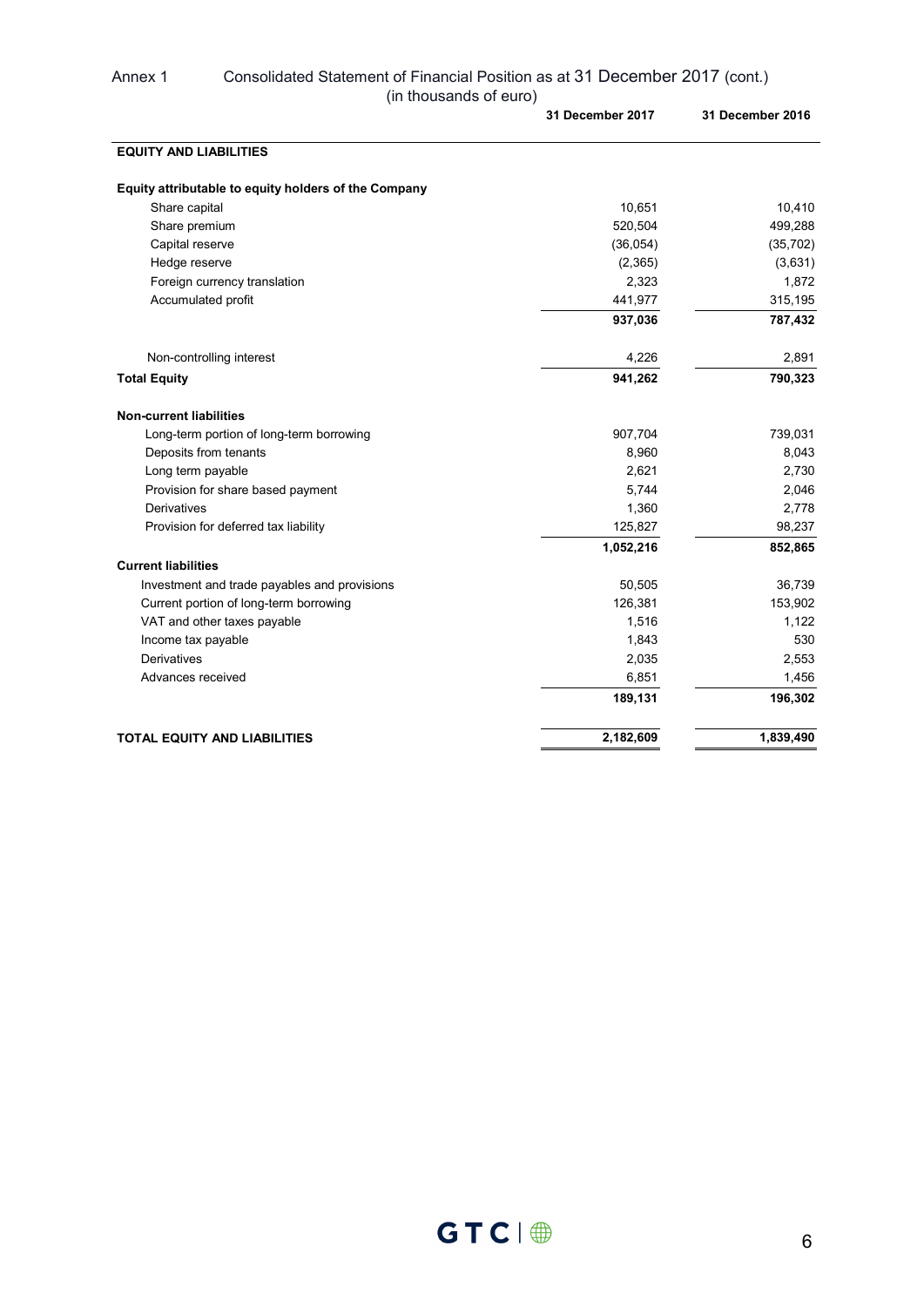#### Annex 2 Consolidated Income Statement for the year ended 31 December 2017 (in thousands of euro) **2017 2016**

| Revenue from rental activity                                                        | 122,609   | 114,341   |
|-------------------------------------------------------------------------------------|-----------|-----------|
| Residential revenue                                                                 | 6,128     | 5,960     |
| Cost of rental activity                                                             | (32,081)  | (27, 890) |
| <b>Residential costs</b>                                                            | (4, 515)  | (5,065)   |
| Gross margin from operations                                                        | 92,141    | 87,346    |
| Selling expenses                                                                    | (2, 111)  | (3, 236)  |
| Administration expenses                                                             | (15, 242) | (12, 234) |
| Profit from revaluation/ impairment of assets                                       | 148,562   | 84,551    |
| Other income                                                                        | 1,484     | 1,354     |
| Other expenses                                                                      | (2,806)   | (2,996)   |
| Profit/(Loss) from continuing operations before tax<br>and finance income / expense | 222,028   | 154,785   |
| Foreign exchange differences gain/(loss), net                                       | (4,906)   | 2,435     |
| Finance income                                                                      | 234       | 1,324     |
| Finance cost                                                                        | (28, 848) | (29, 500) |
| Share of profit/(loss) of associates and joint ventures                             | 184       | (4, 474)  |
| Profit/(loss) before tax                                                            | 188,692   | 124,570   |
| Taxation                                                                            | (32,094)  | 35,005    |
| Profit/(Loss) for the year                                                          | 156,598   | 159,575   |
| <b>Attributable to:</b>                                                             |           |           |
| Equity holders of the Company                                                       | 156,300   | 158,548   |
| Non-controlling interest                                                            | 298       | 1,027     |
|                                                                                     |           |           |
| Basic earnings per share (in Euro)                                                  | 0.34      | 0.34      |

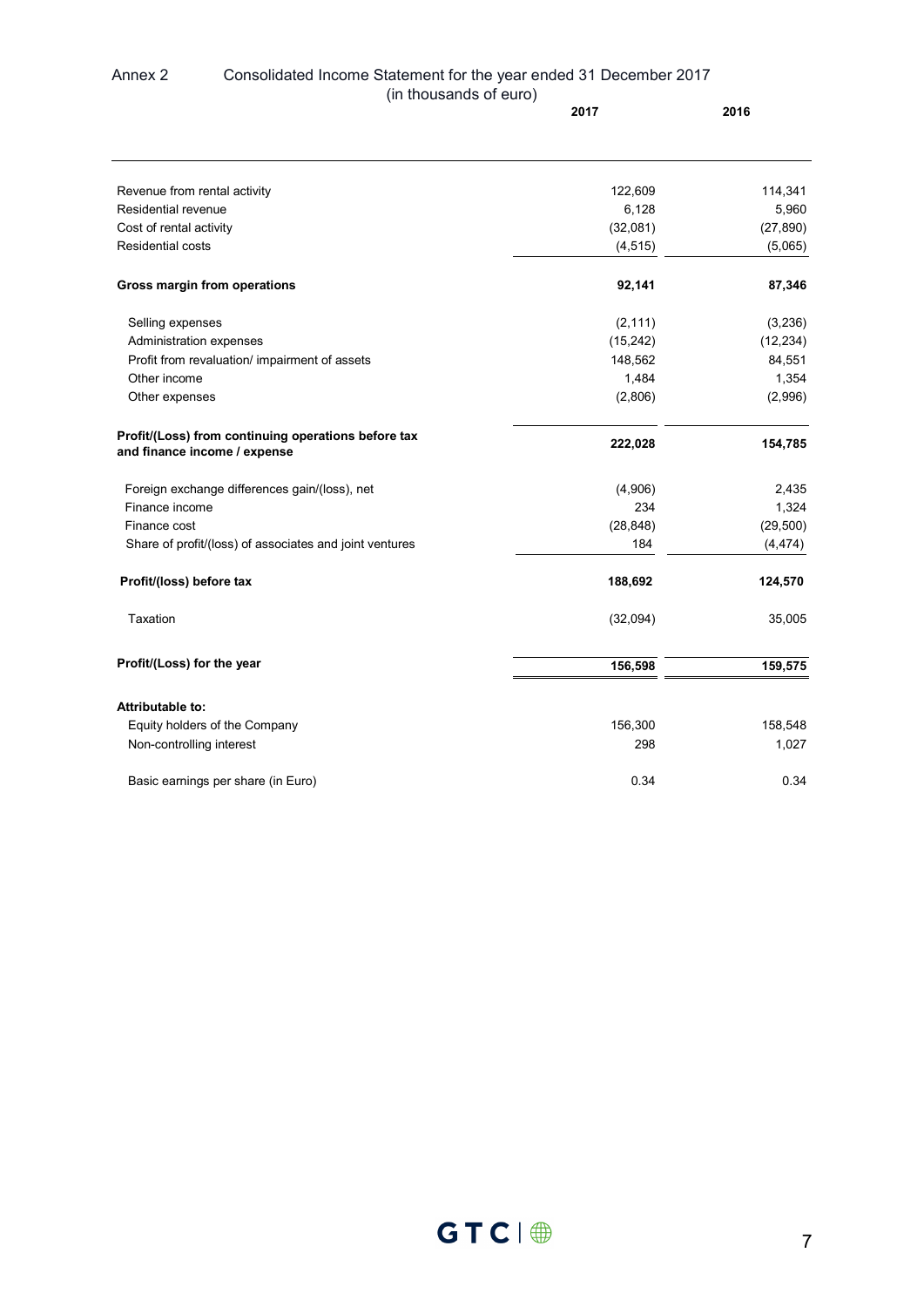### Annex 3 Consolidated Statement of Cash Flow for the year ended 31 December 2017

(in thousands of euro)

|                                                                                    | Year ended<br>31 December<br>2017 | Year ended<br>31 December<br>2016 |
|------------------------------------------------------------------------------------|-----------------------------------|-----------------------------------|
| <b>CASH FLOWS FROM OPERATING ACTIVITIES:</b>                                       |                                   |                                   |
| Profit before tax                                                                  | 188,692                           | 124,570                           |
| <b>Adjustments for:</b>                                                            |                                   |                                   |
| Loss/(profit) from revaluation/impairment of assets and residential projects       | (148, 562)                        | (84, 551)                         |
| Share of loss / (profit) of associates and joint ventures                          | (184)                             | 4,474                             |
| Loss / (profit) on disposal of asset                                               |                                   | 65                                |
| Foreign exchange differences loss/(gain), net                                      | 4,906                             | (2, 434)                          |
| Finance income                                                                     | (234)                             | (1, 324)                          |
| Finance cost                                                                       | 28,848                            | 29,500                            |
| Provision for share based payment loss/(profit)                                    | 3,698                             | 894                               |
| Depreciation                                                                       | 529                               | 468                               |
| Operating cash before working capital changes                                      | 77,693                            | 71,662                            |
| Decrease in accounts receivables and prepayments and other current<br>assets       | 594                               | 374                               |
| Decrease in residential inventory                                                  | 1,737                             | 2.303                             |
| Increase in advances received                                                      | 2,578                             | 1,456                             |
| Increase in deposits from tenants                                                  | 1,486                             | 1,801                             |
| Increase (decrease) in trade payables                                              | 505                               | (202)                             |
| Cash generated from operations                                                     | 84,592                            | 77,394                            |
| Tax paid in the period                                                             | (3,915)                           | (4, 113)                          |
| Net cash from operating activities<br><b>CASH FLOWS FROM INVESTING ACTIVITIES:</b> | 80,678                            | 73,281                            |
| Expenditure on investment property                                                 | (155, 204)                        | (93, 259)                         |
| Purchase of completed assets and land                                              | (62, 108)                         | (139, 646)                        |
| Increase in escrow accounts for purchase of assets                                 | (777)                             |                                   |
| Sale (including advances) of investment property                                   | 4,499                             | 12,640                            |
| VAT/tax on purchase/sale of investment property                                    | 10,953                            | (8,900)                           |
| Sale of subsidiary                                                                 | 37,545                            | 10,179                            |
| Purchase of subsidiary                                                             | (15,896)                          | (9,844)                           |
| Purchase of non-controlling interest                                               | (352)                             | (18, 558)                         |
| Sale of shares in associates                                                       | 1,250                             | 3,947                             |
| Interest received                                                                  | 161                               | 425                               |
| Loans granted to associates                                                        |                                   | (123)                             |
| Loans repayments from associates                                                   | 1,625                             | 11,349                            |
| Net cash used in investing activities                                              | (178, 304)                        | (231,790)                         |
| <b>CASH FLOWS FROM FINANCING ACTIVITIES</b>                                        |                                   |                                   |
| Distribution of dividend                                                           | (8,061)                           |                                   |
| Proceeds from long-term borrowings                                                 | 258,268                           | 273,517                           |
| Repayment of long-term borrowings                                                  | (100, 343)                        | (103, 193)                        |
| Interest paid                                                                      | (26, 242)                         | (25,075)                          |
| Loans origination payment                                                          | (3, 573)                          | (2,229)                           |
| Decrease/(Increase) in short term deposits                                         | (24,831)                          | (2,214)                           |
| Net cash from /(used) in financing activities                                      | 95,219                            | 140,806                           |
| Net foreign exchange difference                                                    | 1,341                             | (1,957)                           |
| Net increase/ (Decrease) in cash and cash equivalents                              | (1,066)                           | (19, 660)                         |
| Cash and cash equivalents at the beginning of the period                           | 149,812                           | 169,472                           |
| Cash and cash equivalents at the end of the period                                 | 148,746                           | 149,812                           |

 $GTC \parallel \bigoplus$  8